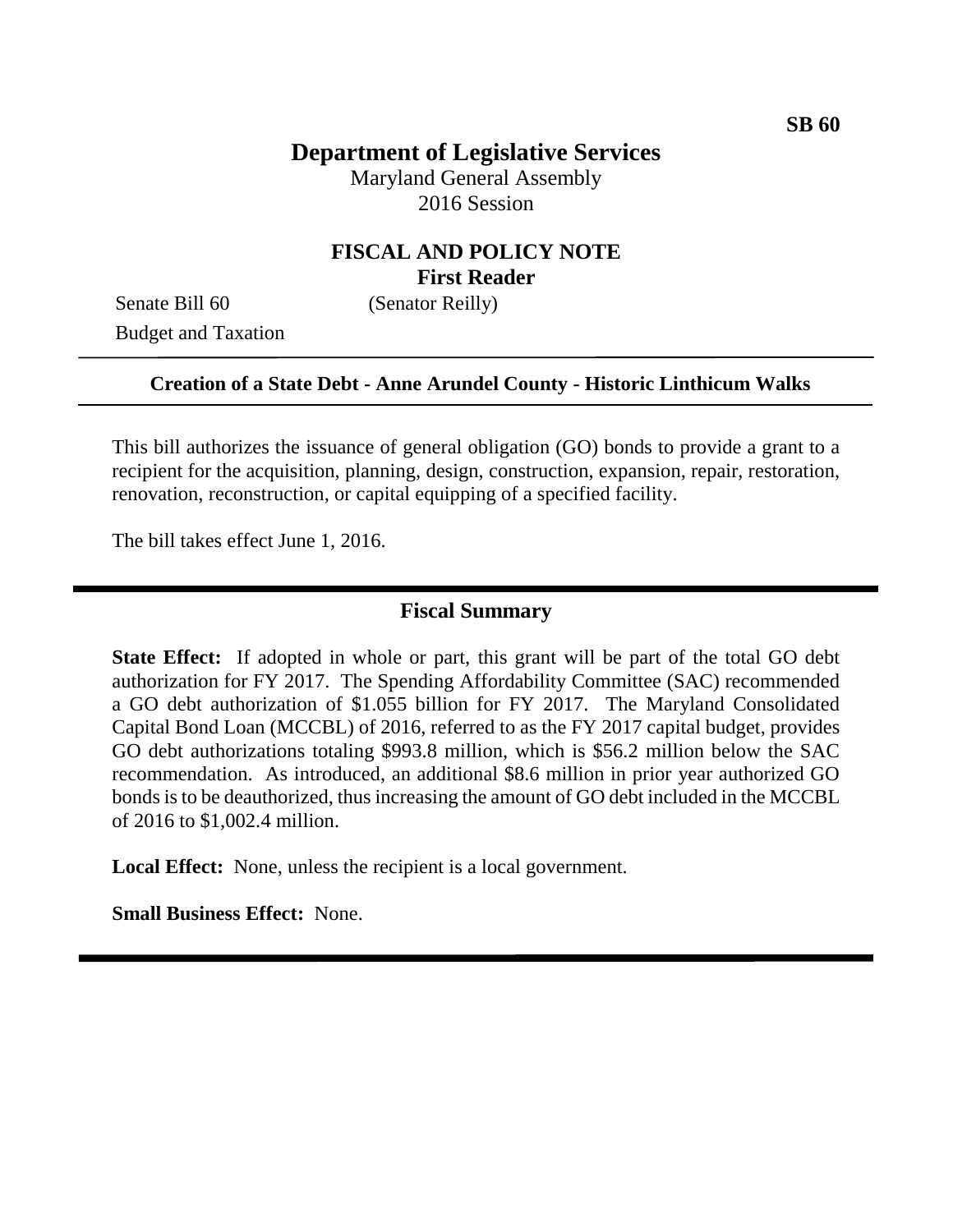## **Analysis**

#### **Current Law/Background:**

*Bond Sales and Debt Service:* The State last sold bonds on July 16, 2015, which included \$500 million in new money bonds in support of the State's capital program. Of the \$500 million, \$450 million was issued as new tax-exempt bonds and \$50 million as new taxable bonds. The bonds were sold in separate series, with a combined true interest cost of 2.83%, with an average maturity of 10.3 years for the tax-exempt issuance and 1.35% over 4 years for the taxable issuance. The shorter maturities for the taxable issuance explains the lower true interest cost compared to the tax-exempt issuance. The actual annual debt service cost is determined by the coupon rate achieved at the time the bonds were issued, which ranged from 2.75% to 5.0% for an average coupon rate of 4.5%. Therefore, State debt service is estimated to cost \$45.6 million annually based on the average coupon rate.

GO bonds authorized in a given year are not all issued the year in which they are authorized. The State Treasurer's Office estimates that just over half of the GO bonds authorized in a year are typically issued within the first two fiscal years. The Capital Debt Affordability Committee assumes bonds authorized in a given year will be fully issued over five years; specific issuances are 31% in the first year, 25% in the second year, 20% in the third year, 15% in the fourth year, and 9% in the fifth year. This delay in issuance results in a substantial lag between the time GO bonds are authorized and the time the bonds affect debt outstanding and debt service levels.

*Legislative Initiatives:* As introduced by the Governor, the MCCBL of 2016 does not include the customary earmark of \$15.0 million for legislative initiatives. However, because the General Assembly can both reduce and add to the capital budget, the budget committees may consider bond bill requests during the 2016 session and amend them into the MCCBL.

The bills listed below authorize the issuance of GO bonds to provide grants to various recipients for the acquisition, planning, design, construction, expansion, repair, restoration, renovation, reconstruction, and/or capital equipping of various facilities.

Most bills require either a "hard" or "soft" match, as noted. Where no match is required, the term "grant" is indicated. A "hard" match means the recipient provides a dollar-for-dollar match of the State funds and does not expend the matching funds until after the effective date of the authorizing act. A "soft" match is any other type of match. Soft matches include the use of the value of the real property as the match, in-kind contributions such as materials or construction services, or funds expended prior to the effective date of the bill. A match key is provided immediately below the list of projects.

SB 60/ Page 2 The list is organized into two categories: statewide bond bills and local bond bills. Within the local bond bill category, the projects are sorted first by the county in which the project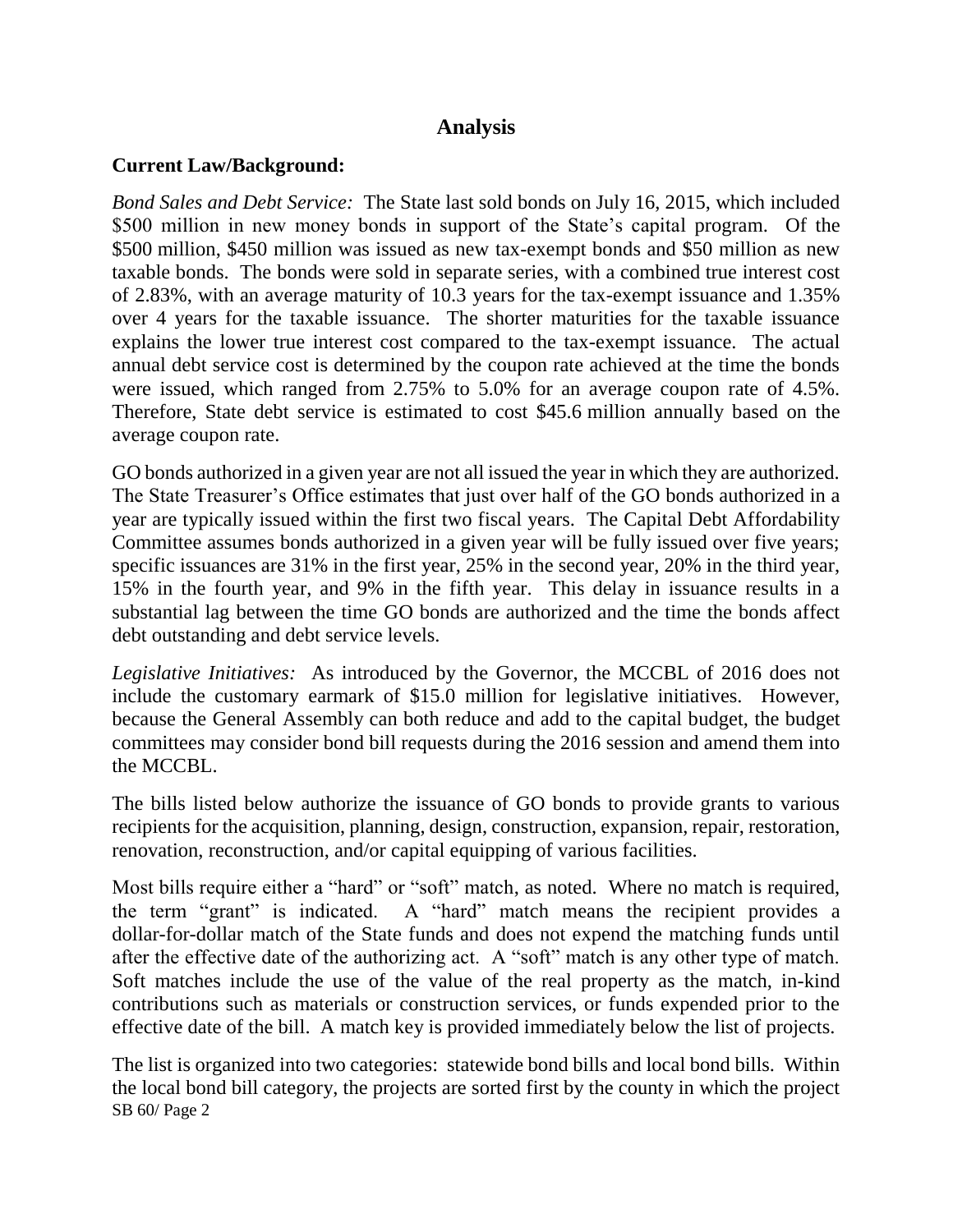is located and then alphabetically by project title. Most projects have both a House and a Senate bill.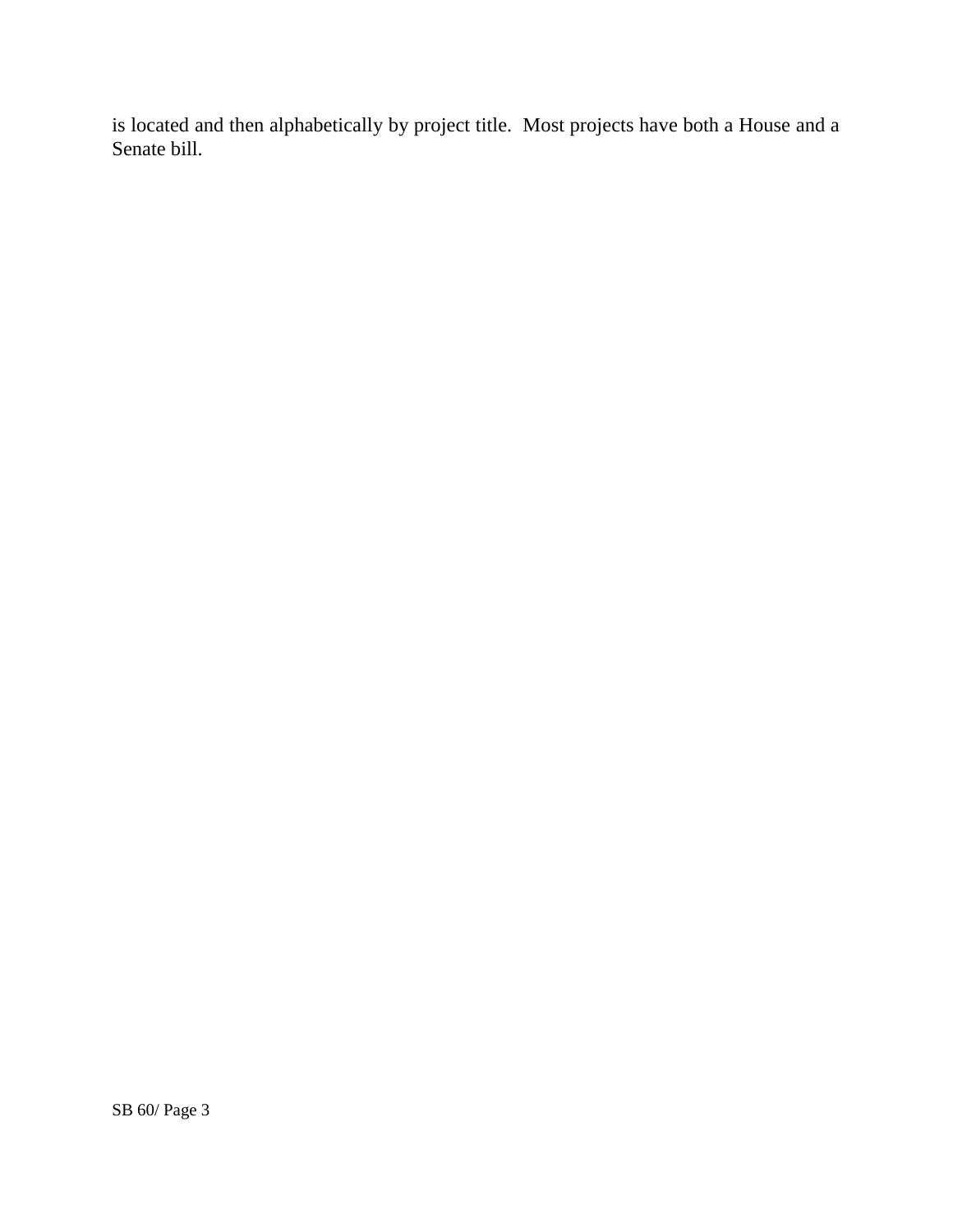## **2016 Session Bond Bills Introduced**

| $\mathbf{S}\mathbf{B}$ | <b>Sponsor</b><br><b>Local Bond Bills</b> | $\overline{HB}$ | <b>Sponsor</b> | <b>Project</b>                                                          | <b>County</b>         | <b>Request</b> | <b>Match</b> |
|------------------------|-------------------------------------------|-----------------|----------------|-------------------------------------------------------------------------|-----------------------|----------------|--------------|
| 1045                   | Edwards                                   | 1539            | Delegation     | Friends Aware Facility                                                  | Allegany              | 150,000        | Soft(all)    |
| 1044                   | Edwards                                   | 1538            | Delegation     | <b>Frostburg Museum Relocation</b><br>Project                           | Allegany              | 150,000        | Soft(1)      |
| 900                    | Edwards                                   | 987             | Delegation     | Lefty Grove Statue                                                      | Allegany              | 75,000         | Soft(U,all)  |
| 478                    | Astle                                     | 536             | <b>Busch</b>   | 206 West Social Enterprise Project                                      | Anne Arundel          | 250,000        | Hard         |
| 180                    | Reilly                                    | 480             | Saab           | Arundel Volunteer Fire Department<br><b>Community Center</b>            | Anne Arundel          | 400,000        | Soft(all)    |
| 50                     | Reilly                                    | 1592            | Malone         | <b>Belvoir-Scott's Plantation Historic</b><br><b>Manor House</b>        | Anne Arundel          | 90,000         | Soft(2)      |
|                        |                                           | 338             | Carey          | Broadneck High School Field House Anne Arundel                          |                       | 250,000        | Grant        |
| 419                    | Simonaire                                 | 415             | Kipke          | Downs Park Amphitheater                                                 | Anne Arundel          | 100,000        | Soft(all)    |
| 672                    | DeGrange                                  | 1234            | Carey          | Glen Burnie High School Field<br>House and Concession Stand             | Anne Arundel          | 500,000        | Soft(all)    |
| 1095                   | Astle                                     | 1593            | McMillan       | Hammond-Harwood House<br>Preservation                                   | Anne Arundel          | 100,000        | Hard         |
| 60                     | Reilly                                    | 235             | Malone         | Historic Linthicum Walks                                                | Anne Arundel          | 120,000        | Soft(2)      |
|                        |                                           | 1523            | Beidle         | Kuethe Historical and Genealogical<br><b>Research Center</b>            | Anne Arundel          | 12,000         | Soft(1,2)    |
| 668                    | Simonaire                                 | 776             | Kipke          | Lake Shore Athletic Association                                         | Anne Arundel          | 50,000         | Hard         |
| 1160                   | Astle                                     | 473             | Beidle         | Samaritan House                                                         | Anne Arundel          | 200,000        | Soft(1,3)    |
| 1090                   | Simonaire                                 | 1244            | Carey          | Sun Valley Park Playground                                              | Anne Arundel          | 50,000         | Grant        |
| 154                    | Reilly                                    | 175             | Sophocleus     | The Arc of the Central Chesapeake<br>Region                             | Anne Arundel          | 300,000        | Hard         |
| 479                    | Astle                                     | 618             | Beidle         | William Brown House at Historic<br>London Town                          | Anne Arundel          | 125,000        | Soft(2,3)    |
| 25                     | Reilly                                    | 302             | Malone         | <b>Woods Community Center</b>                                           | Anne Arundel          | 325,000        | Hard         |
| 850                    | Astle                                     | 1380            | McMillan       | <b>YWCA Domestic Violence Safe</b><br>House Shelter                     | Anne Arundel          | 100,000        | Hard         |
| 486                    | Pugh                                      | 1564            |                | B. Robinson A Penn-North Initiative Youth<br>Violence Prevention Center | <b>Baltimore City</b> | 400,000        | Soft(3)      |
| 790                    | Ferguson                                  | 432             | Clippinger     | <b>Baltimore Museum of Industry</b>                                     | <b>Baltimore City</b> | 500,000        | Soft(1)      |
| 789                    | Ferguson                                  | 433             | Lierman        | Baltimore Regional Education and<br><b>Training Center</b>              | <b>Baltimore City</b> | 500,000        | Soft(all)    |
| 165                    | Gladden                                   | 1621            | Oaks           | Berean Child Care Center                                                | <b>Baltimore City</b> | 160,000        | Soft(1,3)    |
| 197                    | Nathan-<br>Pulliam                        | 690             | Haynes         | Community Empowerment and<br><b>Wellness Center</b>                     | <b>Baltimore City</b> | 500,000        | Soft(U,1,2)  |
| 562                    | Ferguson                                  | 143             | Hammen         | Creative Alliance Project                                               | <b>Baltimore City</b> | 600,000        | Soft(all)    |
| 918                    | Gladden                                   | 942             | Rosenberg      | Cylburn Arboretum Carriage House<br>and Nature Museum                   | <b>Baltimore City</b> | 500,000        | Soft(U,all)  |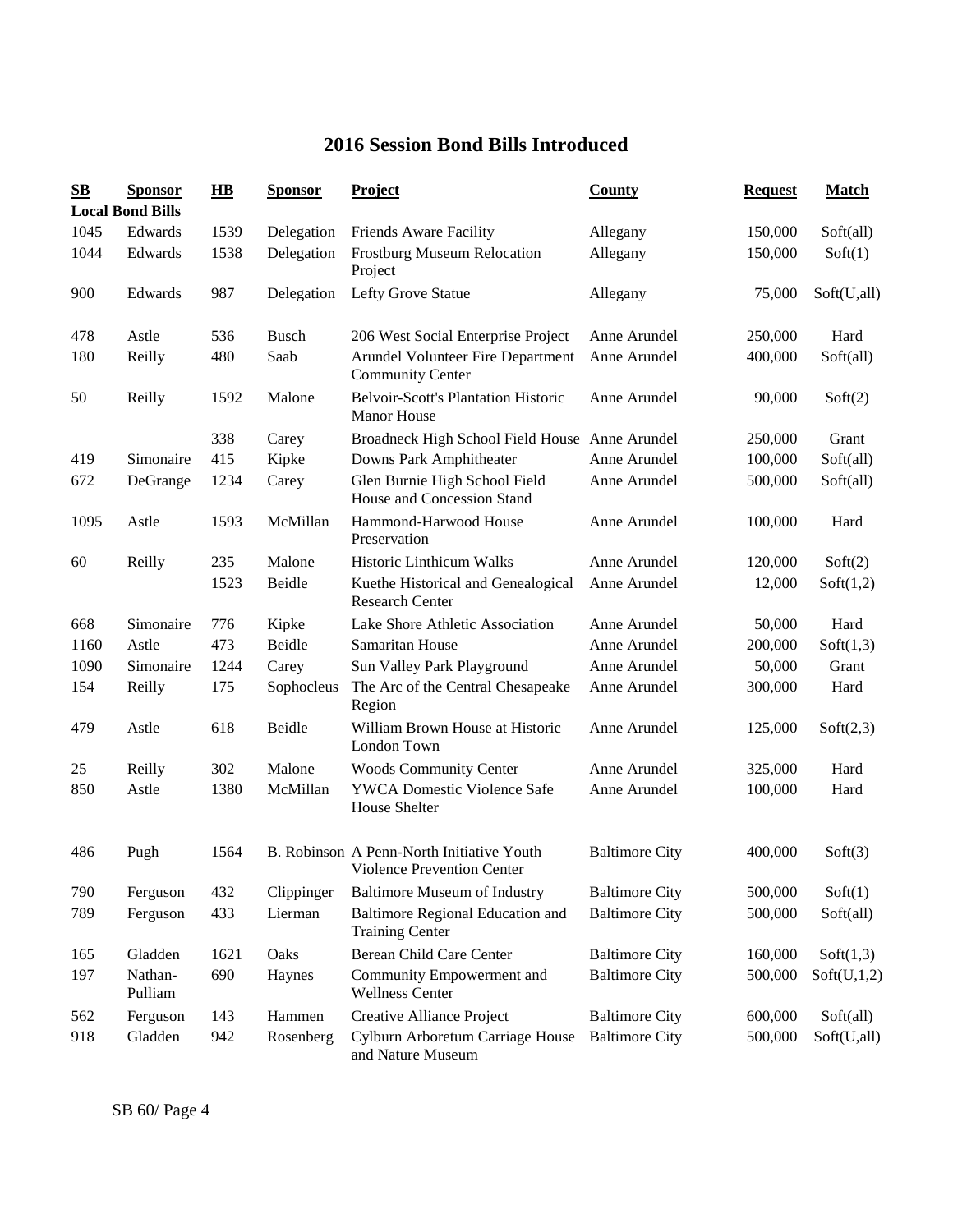| 279  | McFadden           | 1606 | Glenn            | Dr. Christina Phillips Community<br>Center                                                    | <b>Baltimore City</b> | 300,000 | Soft(1,3)   |
|------|--------------------|------|------------------|-----------------------------------------------------------------------------------------------|-----------------------|---------|-------------|
| 490  | Pugh               | 899  | Conaway          | Druid Hill Park at Auchentoroly<br>Terrace                                                    | <b>Baltimore City</b> | 100,000 | Hard        |
| 487  | Pugh               | 1096 | Hayes            | Garrett-Jacobs Mansion Access and<br><b>Safety Project</b>                                    | <b>Baltimore City</b> | 400,000 | Soft(2,3)   |
| 347  | Gladden            | 1302 | Carter           | Get Involved Community Center                                                                 | <b>Baltimore City</b> | 350,000 | Soft(U,all) |
| 1098 | Klausmeier         | 1597 | Oaks             | Girl Scouts of Central Maryland<br>Urban Program and STEM Center                              | <b>Baltimore City</b> | 250,000 | Soft(1)     |
| 1161 | Ferguson           |      |                  | Harbor Point Parks and Infrastructure Baltimore City                                          |                       | 250,000 | Soft(1,3)   |
| 791  | Ferguson           | 407  | Lierman          | Health Care for the Homeless Dental Baltimore City<br>Clinic                                  |                       | 17,500  | Hard(U)     |
| 1141 | McFadden           | 1526 | <b>Branch</b>    | <b>International Black Fire Fighters</b><br>Museum                                            | <b>Baltimore City</b> | 250,000 | Soft(2,3)   |
| 492  | Pugh               | 1045 | Hayes            | Itineris Foundation                                                                           | <b>Baltimore City</b> | 100,000 | Hard        |
| 803  | Pugh               | 1055 | Hayes            | James Mosher Baseball League Field Baltimore City<br>Enhancement                              |                       | 45,000  | Soft(3)     |
| 491  | Pugh               | 1565 |                  | B. Robinson Kappa Alpha Psi Youth and<br><b>Community Center</b>                              | <b>Baltimore City</b> | 250,000 | Soft(1,3)   |
| 792  | Ferguson           | 1049 | Clippinger       | Leadenhall Community Outreach<br>Center                                                       | <b>Baltimore City</b> | 500,000 | Soft(2,3)   |
| 798  | Pugh               | 1044 |                  | <b>B. Robinson Lexington Market</b>                                                           | <b>Baltimore City</b> | 500,000 | Hard        |
| 458  | Conway             | 418  | M.               | Maryland State Boychoir ADA<br>Washington Improvements                                        | <b>Baltimore City</b> | 325,000 | Soft(2)     |
| 568  | Gladden            |      | Rosenberg        | Maryland State Society Daughters of Baltimore City<br>the American Revolution<br>Headquarters |                       | 75,000  | Soft(2,3)   |
| 701  | Nathan-<br>Pulliam | 1610 | Haynes           | Multifamily Low-Income Housing<br>Project                                                     | <b>Baltimore City</b> | 200,000 | Soft(2)     |
| 489  | Pugh               | 1567 |                  | B. Robinson Orchard Street Church                                                             | <b>Baltimore City</b> | 25,000  | Soft(2)     |
| 563  | Ferguson           | 1635 | Clippinger       | Port Discovery Children's Museum                                                              | <b>Baltimore City</b> | 500,000 | Grant       |
| 1053 | Gladden            | 1613 | Carter           | Progressive Education Center<br>Playground                                                    | <b>Baltimore City</b> | 150,000 | Soft(U,3)   |
| 827  | Conway             | 1308 | M.<br>Washington | <b>Restoration Gardens 2</b>                                                                  | <b>Baltimore City</b> | 300,000 | Hard        |
| 1067 | Ferguson           | 1535 | Hammen           | Robert Long House                                                                             | <b>Baltimore City</b> | 40,000  | Soft(1,3)   |
| 488  | Pugh               | 1566 |                  | B. Robinson Sarah's Hope                                                                      | <b>Baltimore City</b> | 200,000 | Hard        |
|      |                    |      |                  |                                                                                               |                       |         |             |
| 394  | Conway             | 48   | M.               | Scottish Rite Temple Preservation<br>Washington and Restoration                               | <b>Baltimore City</b> | 300,000 | Soft(all)   |
| 796  | Pugh               | 1093 |                  | B. Robinson St. Francis Neighborhood Center                                                   | <b>Baltimore City</b> | 500,000 | Soft(2)     |

SB 60/ Page 5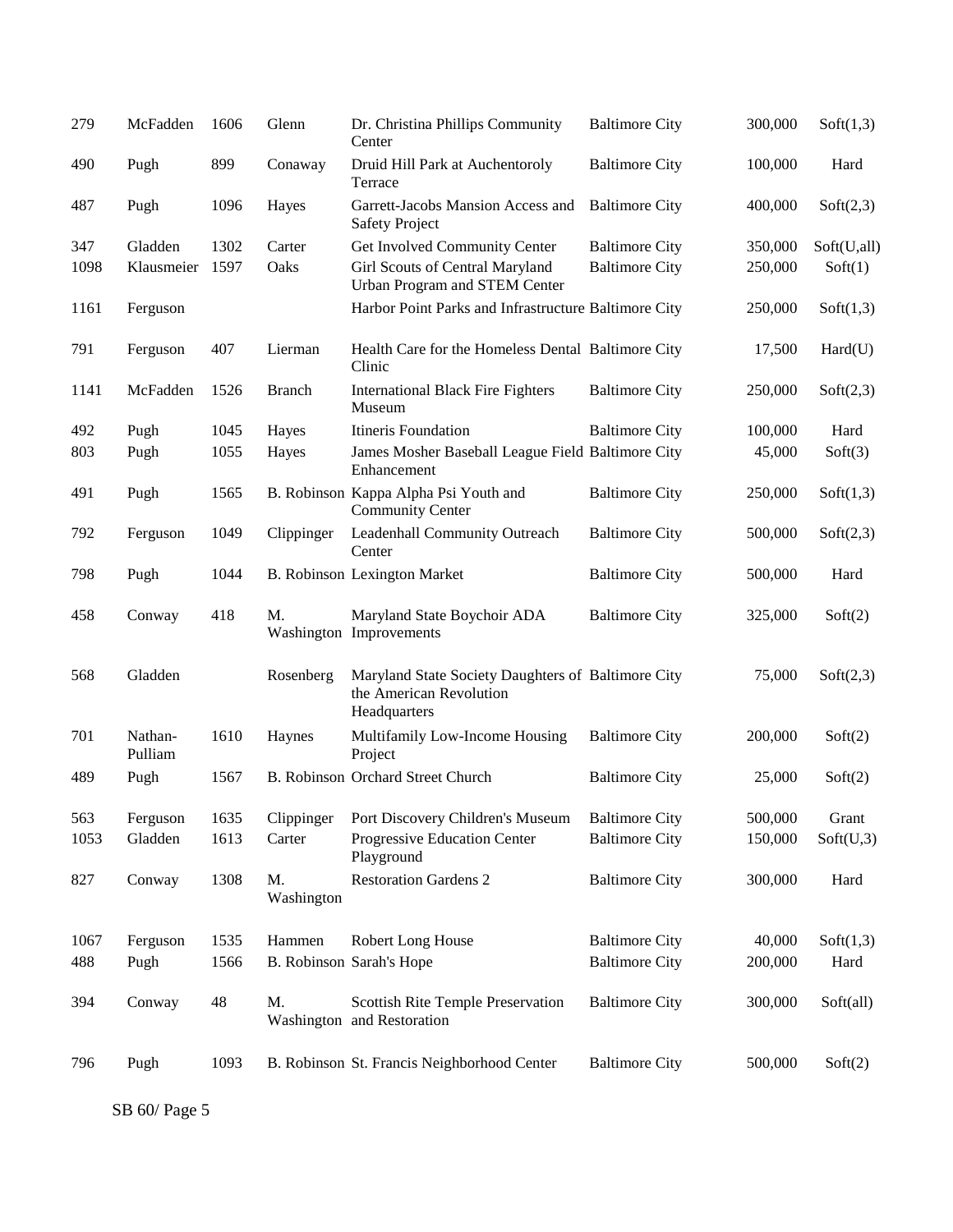| 1013 | Conway                        | 1218 | McIntosh      | Stony Run Path                                                                       | <b>Baltimore City</b> | 300,000 | Soft(3)     |
|------|-------------------------------|------|---------------|--------------------------------------------------------------------------------------|-----------------------|---------|-------------|
| 316  | McFadden                      | 478  | McCray        | Ulman Cancer Fund Home for<br>Young Adult Cancer Patients and<br>Caregivers          | <b>Baltimore City</b> | 200,000 | Soft(all)   |
| 1012 | Conway                        | 1036 | Anderson      | <b>Woodbourne Center Vocational</b><br>Program                                       | <b>Baltimore City</b> | 125,000 | Hard        |
| 251  | Kasemeyer                     | 1609 | Lam           | Arbutus Volunteer Fire Department                                                    | Baltimore             | 130,000 | Soft(all)   |
|      |                               | 1600 | <b>Brooks</b> | <b>Baltimore Humane Society Animal</b><br>Safety and Energy Efficiency Plan          | <b>Baltimore</b>      | 165,000 | Soft(all)   |
| 399  | <b>Brochin</b>                | 552  | Lafferty      | Desert Storm, Operation Enduring<br>Freedom, and Operation Iraqi<br>Freedom Memorial | <b>Baltimore</b>      | 75,000  | Soft(3)     |
| 205  | Kasemeyer                     | 328  | Hill          | Good Shepherd School                                                                 | Baltimore             | 100,000 | Soft(all)   |
| 892  | Zirkin                        | 935  | Hettleman     | HopeWell Cancer Support Center                                                       | <b>Baltimore</b>      | 500,000 | Soft(3)     |
| 889  | Zirkin                        | 765  | Hettleman     | <b>Irvine Nature Center Native</b><br>American Village                               | <b>Baltimore</b>      | 150,000 | Soft(all)   |
| 357  | Zirkin                        | 80   | Morhaim       | Jemicy School Lower and Middle<br>School Campus Gymnasium                            | <b>Baltimore</b>      | 250,000 | Soft(3)     |
| 1027 | Zirkin                        | 210  | Stein         | Jewish Community Center of<br>Baltimore - Gordon Center                              | <b>Baltimore</b>      | 100,000 | Hard        |
| 203  | <b>Brochin</b>                | 89   | Lafferty      | Limekilns and Log House<br>Stabilization Project at Cromwell<br><b>Valley Park</b>   | <b>Baltimore</b>      | 200,000 | Soft(2,3)   |
| 703  | Nathan-<br>Pulliam            | 941  | Sydnor        | Morning Star Family Life Center                                                      | <b>Baltimore</b>      | 630,000 | Soft(U,all) |
| 364  | <b>Brochin</b>                | 625  | Lafferty      | Radebaugh Park                                                                       | <b>Baltimore</b>      | 200,000 | Soft(1)     |
| 1155 | Zirkin                        |      |               | Talmudical Academy Gymnasium                                                         | <b>Baltimore</b>      | 500,000 | Hard        |
| 1115 | <b>Brochin</b>                | 1587 | West          | The Maryland Regional Agricultural Baltimore<br>Arena and Learning Center            |                       | 500,000 | Soft(2)     |
| 365  | <b>Brochin</b>                | 945  | Lafferty      | <b>Towson Manor Park</b>                                                             | <b>Baltimore</b>      | 80,000  | Hard        |
| 1118 | Eckardt                       | 1219 | Mautz         | Mt. Pleasant Heritage Preservation<br><b>Community Education Center</b>              | Caroline              | 200,000 | Soft(2)     |
| 1002 | Hershey                       | 959  | Ghrist        | <b>Sharp Road Community Park</b>                                                     | Caroline              | 100,000 | Soft(U,2,3) |
| 952  | Carroll<br>County<br>Senators | 894  | Delegation    | Sykesville Freedom District Fire<br>Department                                       | Carroll               | 50,000  | Soft(1)     |
| 298  | Carroll<br>County<br>Senators | 176  | Delegation    | The Arc of Carroll County Building Carroll<br>Renovation                             |                       | 100,000 | Soft(2)     |
| 714  | Cecil<br>County<br>Senators   | 767  | Delegation    | YMCA of Cecil County Outdoor<br>Pool                                                 | Cecil                 | 300,000 | Hard        |
|      | Middleton<br>SB 60/ Page 6    | 624  | Delegation    | Hospice House of Charles County                                                      | Charles               | 305,000 | Soft(1,2)   |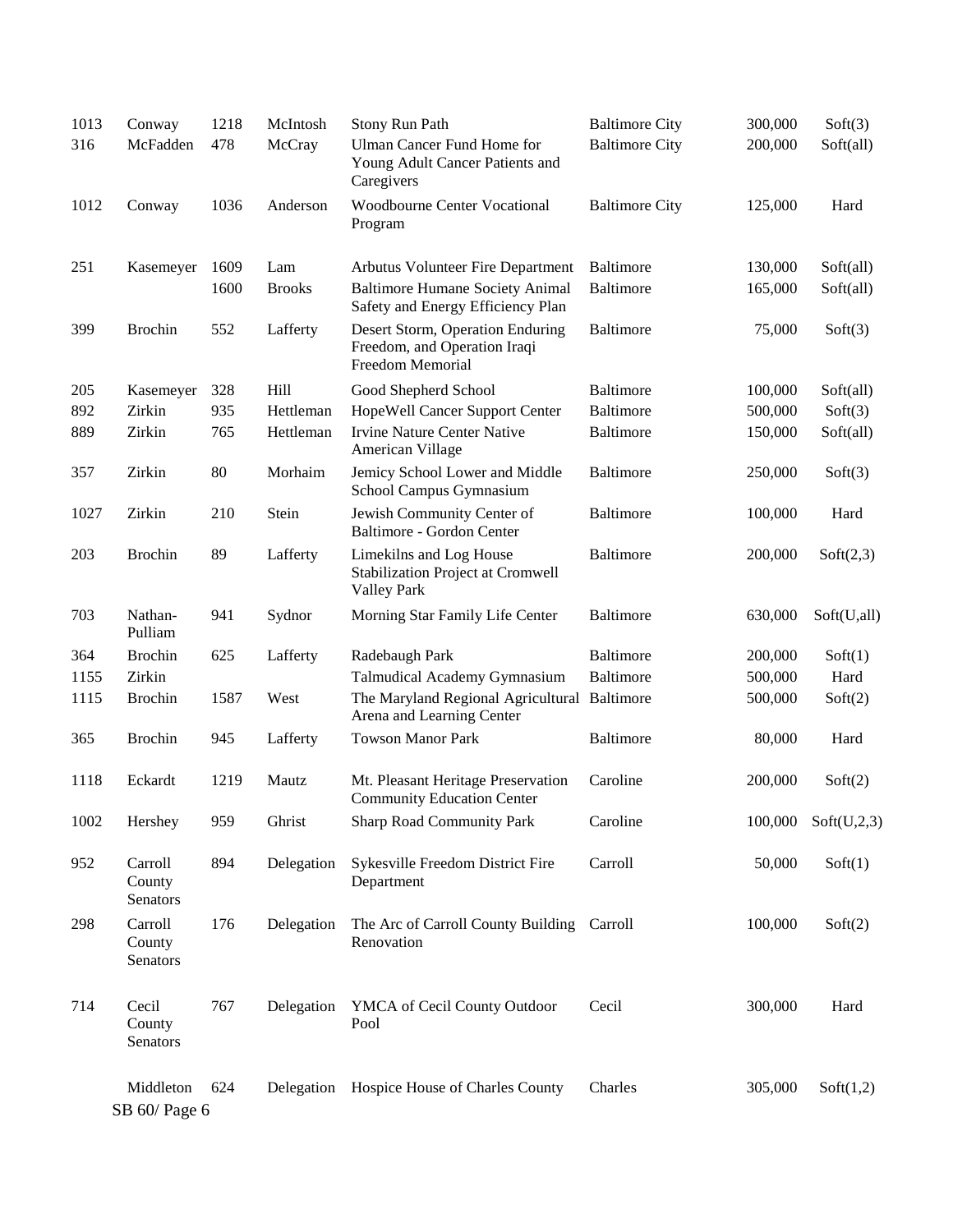| 1011 | Middleton                    | 125  | Delegation        | Indian Head Center for the Arts<br>Renovation                               | Charles    | 130,000 | Soft(2)   |
|------|------------------------------|------|-------------------|-----------------------------------------------------------------------------|------------|---------|-----------|
| 988  | Middleton                    | 957  | Delegation        | Maryland Veterans Memorial<br>Museum Land Acquisition                       | Charles    | 225,000 | Soft(all) |
| 391  | Eckardt                      | 907  | Sample-<br>Hughes | Chesapeake Grove Senior Housing<br>and Intergenerational Center             | Dorchester | 500,000 | Soft(1)   |
| 138  | Eckardt                      | 774  | Adams             | Dorchester County Family YMCA                                               | Dorchester | 250,000 | Soft(3)   |
| 972  | Peters                       | 1203 | C. Wilson         | Patriot Point                                                               | Dorchester | 500,000 | Hard      |
| 871  | Young                        |      |                   | Barbara Hauer Fritchie Foundation<br>Facility                               | Frederick  | 90,000  | Hard      |
| 641  | Hough                        |      |                   | <b>Brunswick Heritage Museum</b><br><b>Building</b>                         | Frederick  | 100,000 | Hard      |
| 862  | Young                        | 323  | Krimm             | <b>Emergency Family Services Shelter</b>                                    | Frederick  | 25,000  | Soft(3)   |
| 720  | Young                        | 273  | K. Young          | Frederick Memorial Hospital Dental Frederick<br>Clinic                      |            | 100,000 | Soft(1,3) |
| 1030 | Hough                        |      |                   | Helen Smith Studio                                                          | Frederick  | 50,000  | Soft(1,2) |
| 642  | Hough                        |      |                   | Northwest Trek Conservation and<br><b>Education Center</b>                  | Frederick  | 50,000  | Soft(2)   |
|      |                              | 1555 | Folden            | Tuscarora High School Concession<br>Stand                                   | Frederick  | 50,000  | Soft(all) |
| 683  | Edwards                      | 1057 | Beitzel           | <b>Emergency Operations Center</b>                                          | Garrett    | 250,000 | Soft(all) |
| 1087 | Edwards                      | 1585 | Beitzel           | Friendsville Veterans Memorial                                              | Garrett    | 100,000 | Soft(2)   |
| 731  | Norman                       |      |                   | Aberdeen B & O Railroad Station                                             | Harford    | 50,000  | Soft(U,2) |
|      |                              | 1577 | Lisanti           | American Indian First Contact<br>Waterfront Heritage Park                   | Harford    | 500,000 | Soft(1,2) |
| 567  | Cassilly                     | 793  | Impallaria        | Center for the Visual and Performing Harford<br>Arts Amphitheater           |            | 200,000 | Hard      |
| 396  | Norman                       |      |                   | Historical Society of Harford County Harford<br><b>Building Restoration</b> |            | 100,000 | Soft(2,3) |
| 1117 | Jennings                     |      |                   | Rockfield Park Pavilion                                                     | Harford    | 116,000 | Soft(2)   |
| 613  | Howard<br>County<br>Senators | 653  | Delegation        | <b>Community Action Council Food</b><br><b>Bank Facility</b>                | Howard     | 300,000 | Hard      |
| 40   | Kasemeyer                    | 621  | Delegation        | <b>Environmental Education Center</b><br>Renovation and Expansion           | Howard     | 250,000 | Soft(all) |
| 611  | Howard<br>County<br>Senators | 652  | Delegation        | <b>Huntington Park</b>                                                      | Howard     | 150,000 | Soft(3)   |
| 612  | Howard<br>County<br>Senators | 656  | Delegation        | Solomon's Lodge #121                                                        | Howard     | 19,000  | Soft(1)   |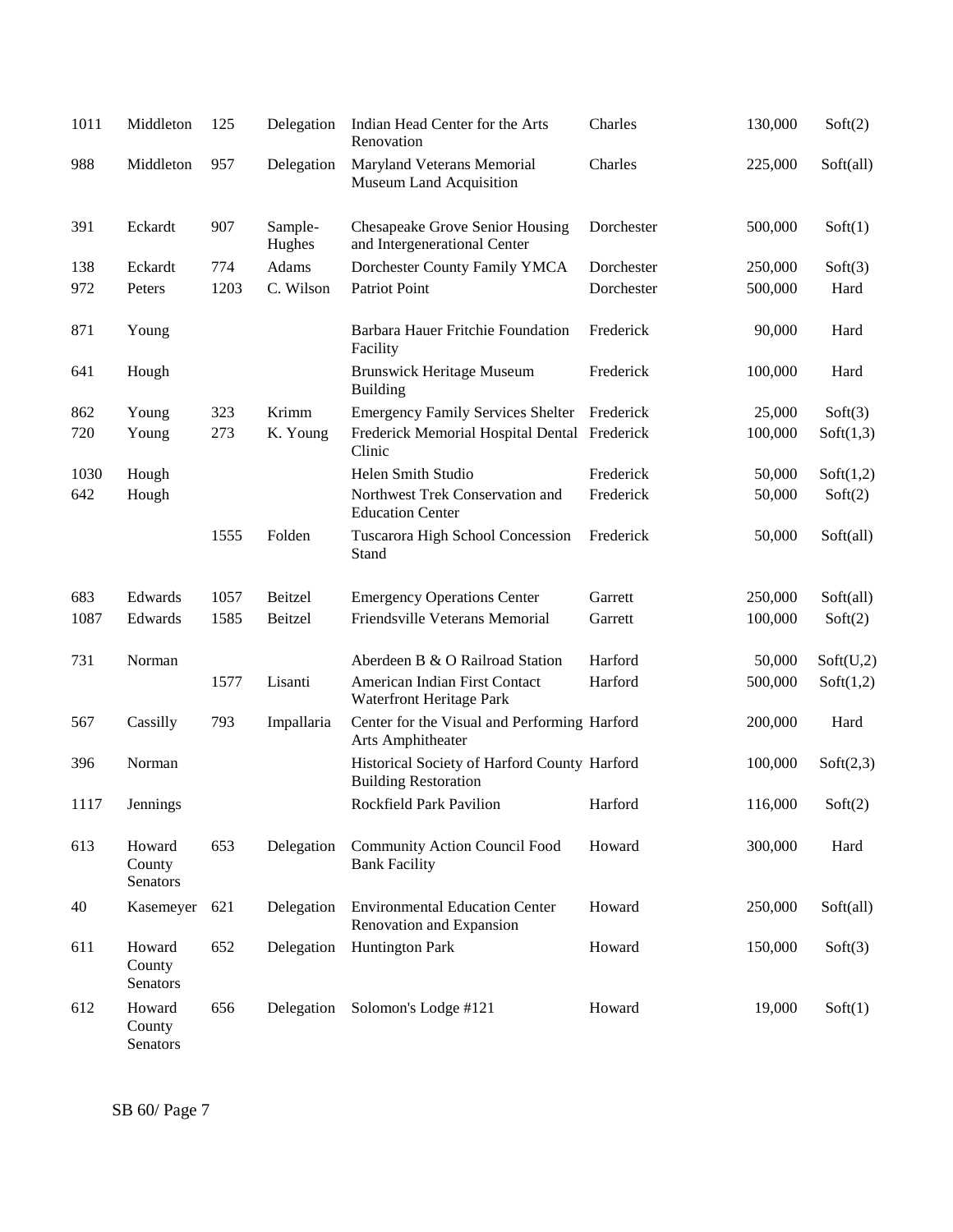| 610  | Howard<br>County<br>Senators | 651  | Delegation         | South Branch Park                                                                 | Howard          | 100,000 | Soft(3)     |
|------|------------------------------|------|--------------------|-----------------------------------------------------------------------------------|-----------------|---------|-------------|
| 609  | Howard<br>County<br>Senators | 650  | Delegation         | Vantage House Retirement<br><b>Community Renovations</b>                          | Howard          | 250,000 | Soft(2)     |
| 1138 | Madaleno                     | 1629 | Carr               | A Wider Circle Community Service<br>Center                                        | Montgomery      | 200,000 | Soft(2,3)   |
| 987  | Zucker                       | 997  | Kaiser             | Damascus High School Turf Field                                                   | Montgomery      | 200,000 | Hard        |
| 1051 | Raskin                       | 1534 | Hixson             | <b>Easter Seals Inter-Generational</b><br>Center                                  | Montgomery      | 100,000 | Hard        |
| 975  | Lee                          | 1275 | Kelly              | Friendship Heights Village Center                                                 | Montgomery      | 250,000 | Hard        |
| 443  | Manno                        | 902  | Kramer             | Homecrest House                                                                   | Montgomery      | 120,000 | Soft(2,3)   |
| 438  | Lee                          | 702  | Frick              | Jewish Community Center of Greater Montgomery<br>Washington Children's Playground |                 | 150,000 | Hard        |
| 1022 | Manno                        | 1512 | Kramer             | Jewish Foundation for Group Homes Montgomery                                      |                 | 100,000 | Hard        |
| 1133 | Raskin                       | 1614 | Hixson             | Martin Luther King Jr. Recreational Montgomery<br>Park Improvements               |                 | 100,000 | Soft(2,3)   |
| 230  | Feldman                      | 695  | A. Miller          | Maryland SoccerPlex Fields                                                        | Montgomery      | 750,000 | Soft(2,3)   |
| 985  | Zucker                       | 897  | Luedtke            | Maydale Nature Center                                                             | Montgomery      | 75,000  | Soft(2,3)   |
| 444  | Manno                        | 901  | Kramer             | Melvin J. Berman Hebrew Academy                                                   | Montgomery      | 100,000 | Soft(U,1,2) |
| 1102 | Manno                        | 905  | Morales            | Montgomery Hospice Casey House                                                    | Montgomery      | 120,000 | Hard        |
| 1137 | Madaleno                     | 1225 | Gutierrez          | Noyes Children's Library Renovation Montgomery<br>and Expansion                   |                 | 100,000 | Hard        |
| 221  | Kagan                        | 469  | Barve              | Olde Towne Park Plaza                                                             | Montgomery      | 300,000 | Hard        |
| 986  | Zucker                       | 985  | Kaiser             | <b>Olney Theatre Center</b>                                                       | Montgomery      | 150,000 | Soft(1)     |
| 984  | Zucker                       | 988  | Kaiser             | Our House Youth Home                                                              | Montgomery      | 50,000  | Hard        |
| 1105 | Raskin                       | 1583 | Hixson             | Pinecrest Local Park Improvements                                                 | Montgomery      | 100,000 | Soft(all)   |
| 685  | Kagan                        | 923  | Gilchrist          | Rockville Swim and Fitness Center                                                 | Montgomery      | 175,000 | Hard        |
| 983  | Zucker                       | 991  | Kaiser             | Sandy Spring Museum                                                               | Montgomery      | 40,000  | Hard        |
| 1152 | Manno                        | 1625 | Kramer             | Torah School of Greater Washington Montgomery                                     |                 | 300,000 | Soft(3)     |
| 838  | Feldman                      | 924  | Fraser-<br>Hidalgo | Western Piedmont Trail Connectivity Montgomery                                    |                 | 125,000 | Soft(1,3)   |
| 1050 | Muse                         |      |                    | Accokeek Volunteer Fire Department Prince George's                                |                 | 150,000 | Soft(1)     |
| 675  | Peters                       | 1231 | Vallario           | American Legion Post 381 Annex                                                    | Prince George's | 100,000 | Soft(1)     |
| 705  | Currie                       | 1214 | Davis              | Bishop McNamara High School<br>Dining Hall and Student Center                     | Prince George's | 200,000 | Soft(2,3)   |
| 1048 | Muse                         | 1528 | Knotts             | Camp Springs Elks Lodge No. 2332                                                  | Prince George's | 20,000  | Soft(2,3)   |
| 207  | Miller                       |      |                    | <b>Community Support Systems Food</b><br>Pantry                                   | Prince George's | 10,000  | Soft(all)   |
| 710  | Ramirez                      | 951  | Fennell            | Elizabeth Seton High School Athletic Prince George's<br>Field                     |                 | 30,000  | Grant       |

SB 60/ Page 8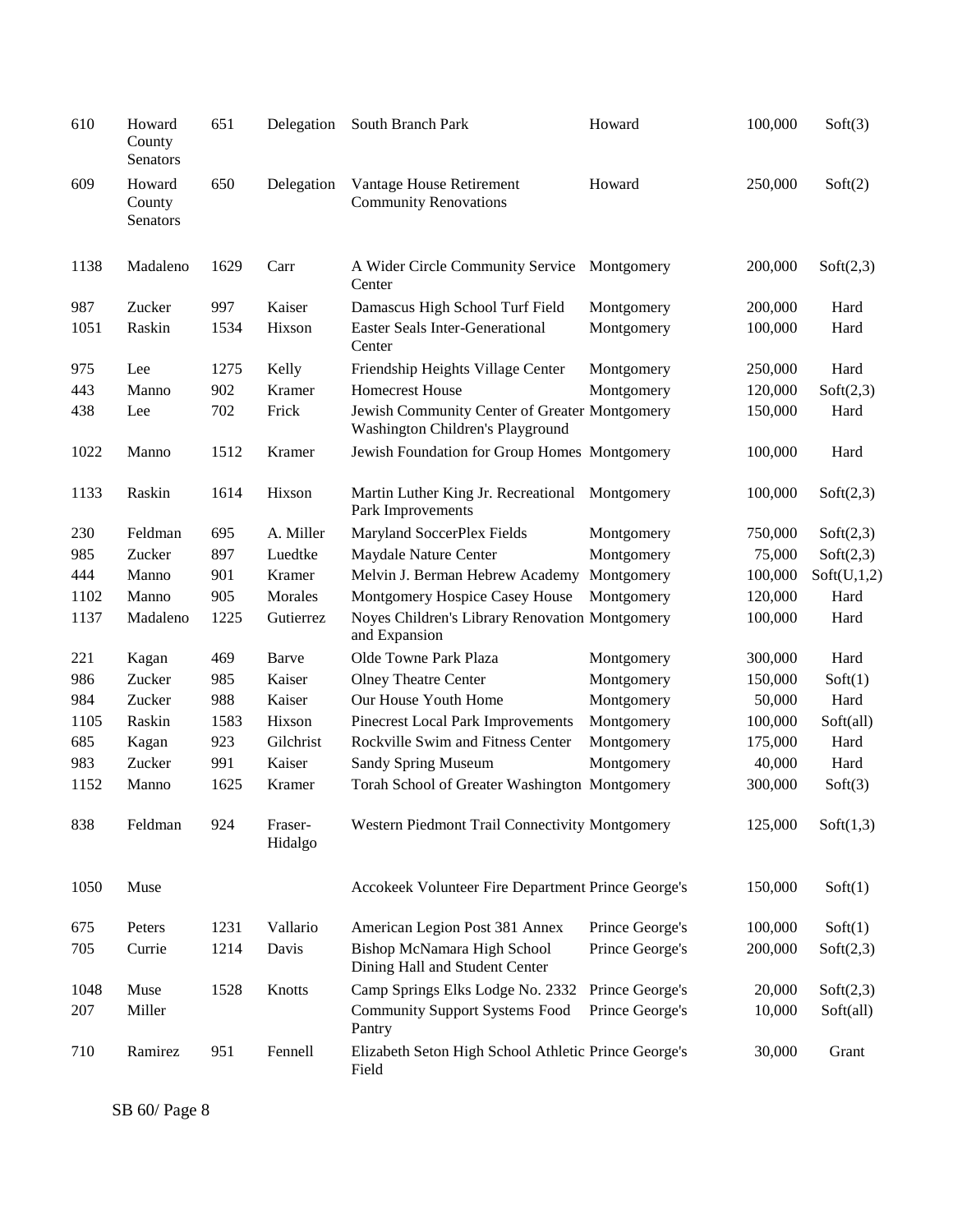|      |          | 1056 |                     | Valderrama Fil-American Multicultural Center                            | Prince George's | 200,000   | Soft(1,2) |
|------|----------|------|---------------------|-------------------------------------------------------------------------|-----------------|-----------|-----------|
| 253  | Benson   |      |                     | <b>Glenarden Apartments</b><br>Redevelopment Project                    | Prince George's | 1,100,000 | Hard      |
|      |          | 938  | Walker              | Hillcrest Heights Community Center Prince George's<br>Pool              |                 | 250,000   | Soft(1)   |
| 782  | Rosapepe |      |                     | Hollywood Streetscape                                                   | Prince George's | 200,000   | Hard      |
| 1046 | Ramirez  | 1514 | Tarlau              | Joe's Movement Emporium                                                 | Prince George's | 100,000   | Hard      |
| 1017 | Pinsky   | 1517 | Gaines              | Maryland Multicultural Youth<br>Centers                                 | Prince George's | 200,000   | Soft(2)   |
| 727  | Currie   | 1208 | D. Barnes           | Mt. Ephraim Multipurpose Room                                           | Prince George's | 100,000   | Soft(1)   |
| 254  | Benson   |      |                     | Net Zero Energy District Fairmount<br>Heights Project                   | Prince George's | 500,000   | Soft(all) |
| 68   | Ramirez  | 287  | Tarlau              | New Horizons Disability Job<br>Training and Recycling Center Phase<br>П | Prince George's | 250,000   | Hard(U)   |
|      |          | 1623 | Davis               | Olde Mill Community and Teaching Prince George's<br>Center              |                 | 75,000    | Soft(1)   |
| 1049 | Muse     |      |                     | Piscataway Park                                                         | Prince George's | 100,000   | Soft(2,3) |
| 925  | Ramirez  | 952  | Fennell             | Port Towns Family Health and<br><b>Wellness Center</b>                  | Prince George's | 250,000   | Soft(U,2) |
| 814  | Pinsky   | 954  | Gaines              | Pyramid Atlantic Art Center                                             | Prince George's | 300,000   | Hard      |
| 817  | Peters   | 1081 | Valentino-<br>Smith | Tabernacle Church of Laurel<br>Gymnasium                                | Prince George's | 25,000    | Soft(1)   |
| 255  | Benson   | 207  | Barron              | The Arc of Prince George's County                                       | Prince George's | 300,000   | Hard      |
| 1147 | Waugh    |      |                     | Historic Sotterley Plantation                                           | St. Mary's      | 100,000   | Soft(2,3) |
| 172  | Miller   |      |                     | Historic St. Mary's City Commission St. Mary's<br>- Dove Pier           |                 | 300,000   | Grant     |
| 140  | Eckardt  | 206  | Mautz               | Chesapeake Bay Maritime Museum                                          | Talbot          | 250,000   | Hard      |
| 139  | Eckardt  | 208  | Mautz               | Phillips Wharf Aquaculture Jobs<br><b>Training Center</b>               | Talbot          | 250,000   | Soft(1)   |
| 743  | Serafini |      |                     | Doey's House                                                            | Washington      | 100,000   | Hard      |
|      |          | 893  | B. Wilson           | Robert W. Johnson Community<br>Center                                   | Washington      | 445,000   | Soft(2)   |
| 744  | Serafini |      |                     | The Maryland Theatre                                                    | Washington      | 100,000   | Hard      |
| 1151 | Eckardt  | 1576 | Sample-<br>Hughes   | Habitat for Humanity of Wicomico<br>County                              | Wicomico        | 120,000   | Hard      |
| 1042 | Mathias  | 1612 | Delegation          | Ward Museum of Wildfowl Art                                             | Wicomico        | 300,000   | Hard      |
| 1034 | Mathias  | 1573 | Otto                | Delmarva Discovery Center and<br>Museum                                 | Worcester       | 200,000   | Soft(1)   |